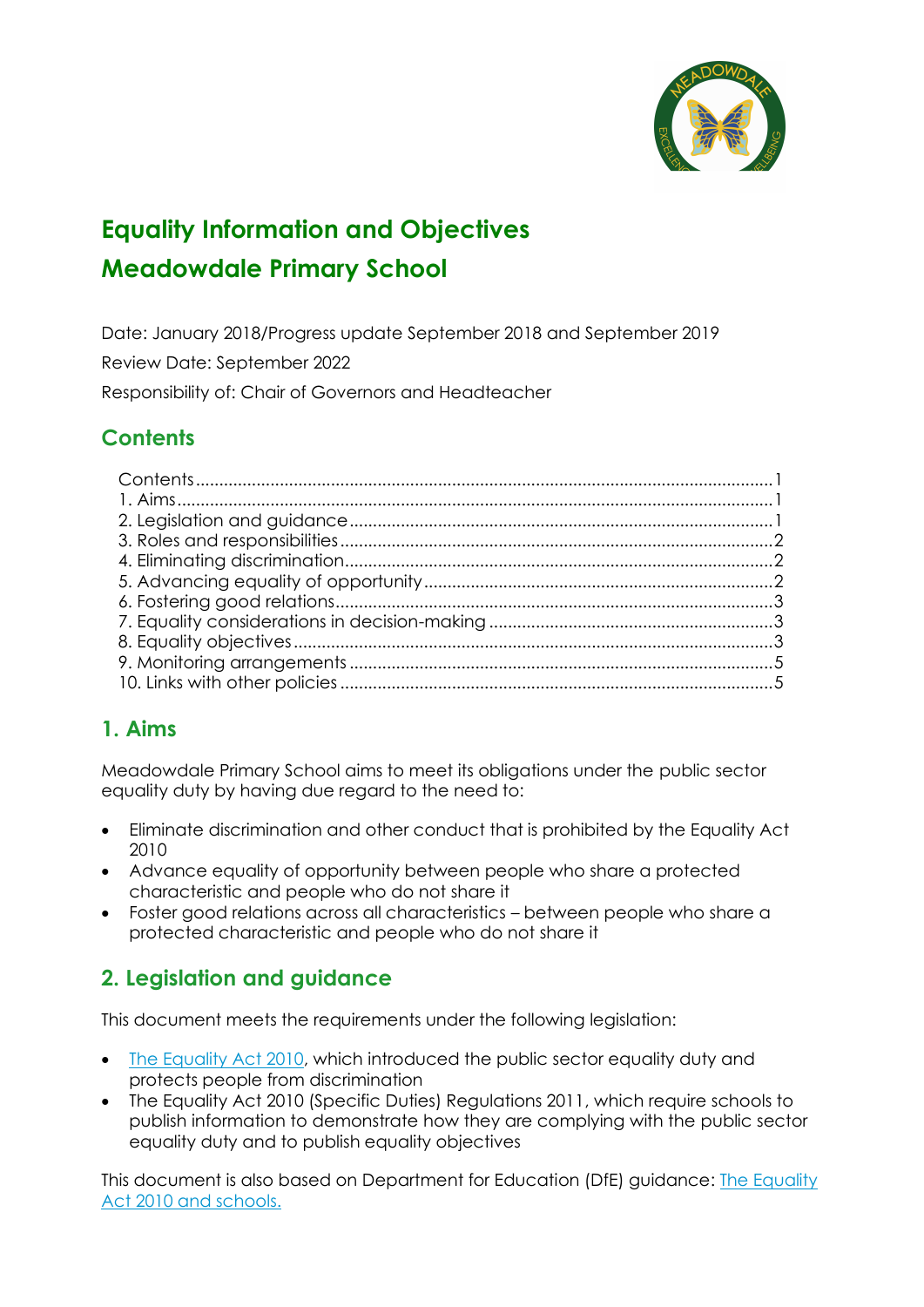# **3. Roles and responsibilities**

The governing board will:

- Finsure that the equality information and objectives as set out in this statement are published and communicated throughout the school, including to staff, pupils and parents, and that they are reviewed and updated at least once every four years
- Delegate responsibility for monitoring the achievement of the objectives on a daily basis to the headteacher

A member of the Governing body will:

- Meet with the headteacher annually and other relevant staff members, to discuss any issues and how these are being addressed
- Ensure they're familiar with all relevant legislation and the contents of this document
- Attend appropriate equality and diversity training
- Report back to the full governing board regarding any issues

The headteacher will:

- Promote knowledge and understanding of the equality objectives amongst staff and pupils
- Monitor success in achieving the objectives and report back to governors
- Meet with a member of the governing body to raise and discuss any issues

All school staff are expected to have regard to this document and to work to achieve the objectives as set out in section 8.

### **4. Eliminating discrimination**

Meadowdale Primary School is aware of its obligations under the Equality Act 2010 and complies with non-discrimination provisions.

Where relevant, our policies include reference to the importance of avoiding discrimination and other prohibited conduct.

Staff and governors are regularly reminded of their responsibilities under the Equality Act, for example during meetings. Where this has been discussed during a meeting it is recorded in the meeting minutes.

Staff receive training about their responsibilities under the Equalities act and reminded about the objectives set out in section 8 annually.

### **5. Advancing equality of opportunity**

As set out in the DfE guidance on the Equality Act, Meadowdale Primary School aims to advance equality of opportunity by:

- Removing or minimising disadvantages suffered by people which are connected to a particular characteristic they have (e.g. pupils with disabilities, or gay pupils who are being subjected to homophobic bullying)
- Taking steps to meet the particular needs of people who have a particular characteristic (e.g. enabling Muslim pupils to pray at prescribed times)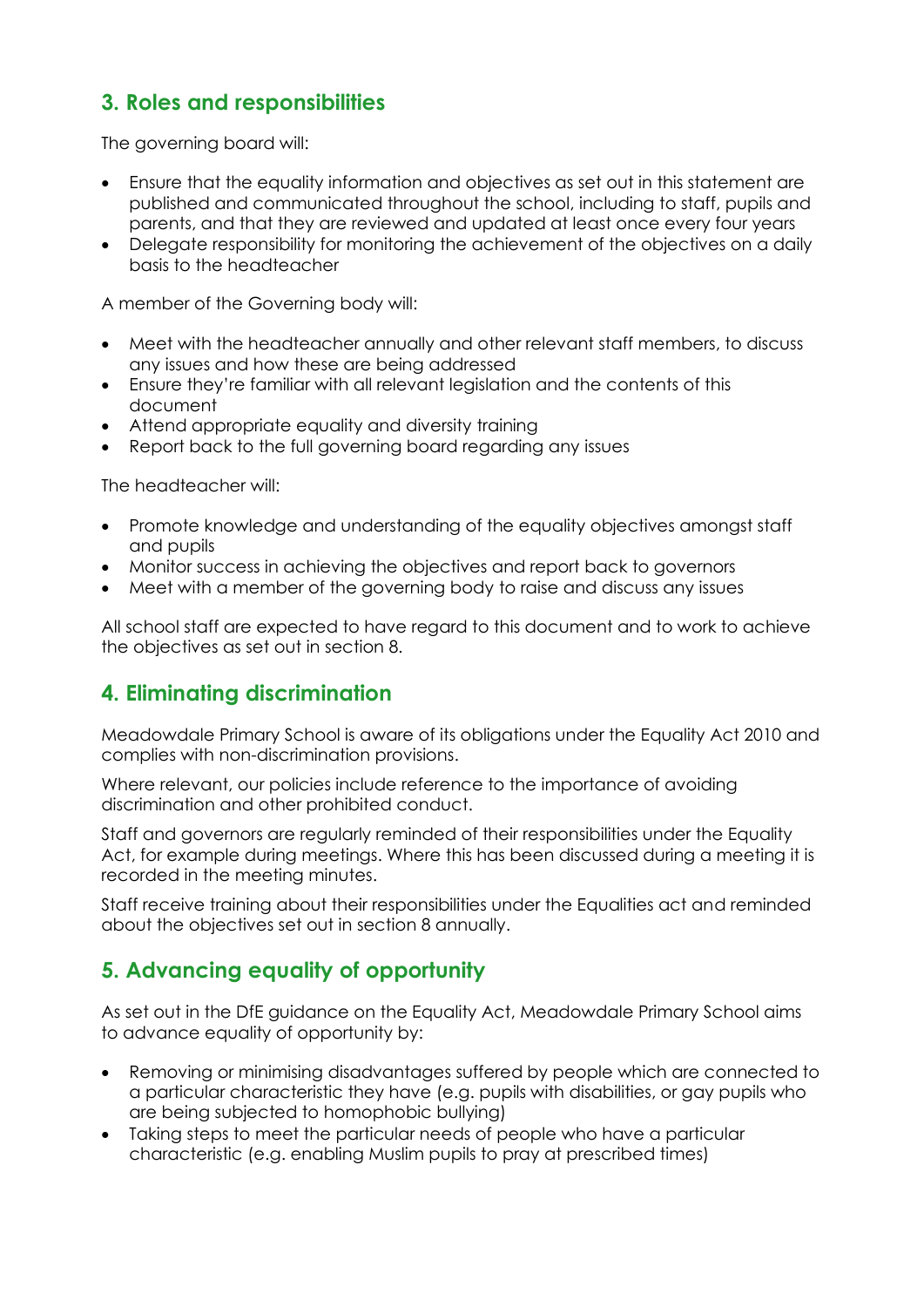• Encouraging people who have a particular characteristic to participate fully in any activities (e.g. encouraging all pupils to be involved in the full range of school societies)

In fulfilling this aspect of the duty, the school will:

- Analyse the data to determine strengths and areas for improvement, implement actions in response and publish this information
- Make evidence available identifying improvements for specific groups (e.g. declines in incidents of homophobic or transphobic bullying)
- Access information about any issues associated with particular protected characteristics, identifying any issues which could affect our own pupils

# **6. Fostering good relations**

Meadowdale Primary School aims to foster good relations between those who share a protected characteristic and those who do not share it by:

- Promoting tolerance, friendship and understanding of a range of religions and cultures through different aspects of our curriculum. This includes teaching in RE, citizenship and personal, social, health and economic (PSHE) education, but also activities in other curriculum areas. For example, as part of teaching and learning in English/reading, pupils will be introduced to literature from a range of cultures
- Holding assemblies dealing with relevant issues. Pupils will be encouraged to take a lead in such assemblies and we will also invite external speakers to contribute
- Working with our local community. This includes inviting leaders of local faith groups to speak at assemblies, and organising school trips and activities based around the local community
- Encouraging and implementing initiatives to deal with tensions between different groups of pupils within the school. For example, our school council has representatives from different year groups and is formed of pupils from a range of backgrounds. All pupils are encouraged to participate in the school's activities, such as sports clubs. We also work with parents to promote knowledge and understanding of different cultures

# **7. Equality considerations in decision-making**

Meadowdale Primary School ensures it has due regard to equality considerations whenever significant decisions are made.

The school always considers the impact of significant decisions on particular groups. For example, when a school trip or activity is being planned, the school considers whether the trip:

- Cuts across any religious holidays
- Is accessible to pupils with disabilities
- Has equivalent facilities for boys and girls

## **8. Equality objectives**

**Objective 1: To increase the level of pupil voice by ensuring that our school council includes a fair representation of all pupils in the school, and in this way foster good relationships between those who have a protective characteristic and those who do not.**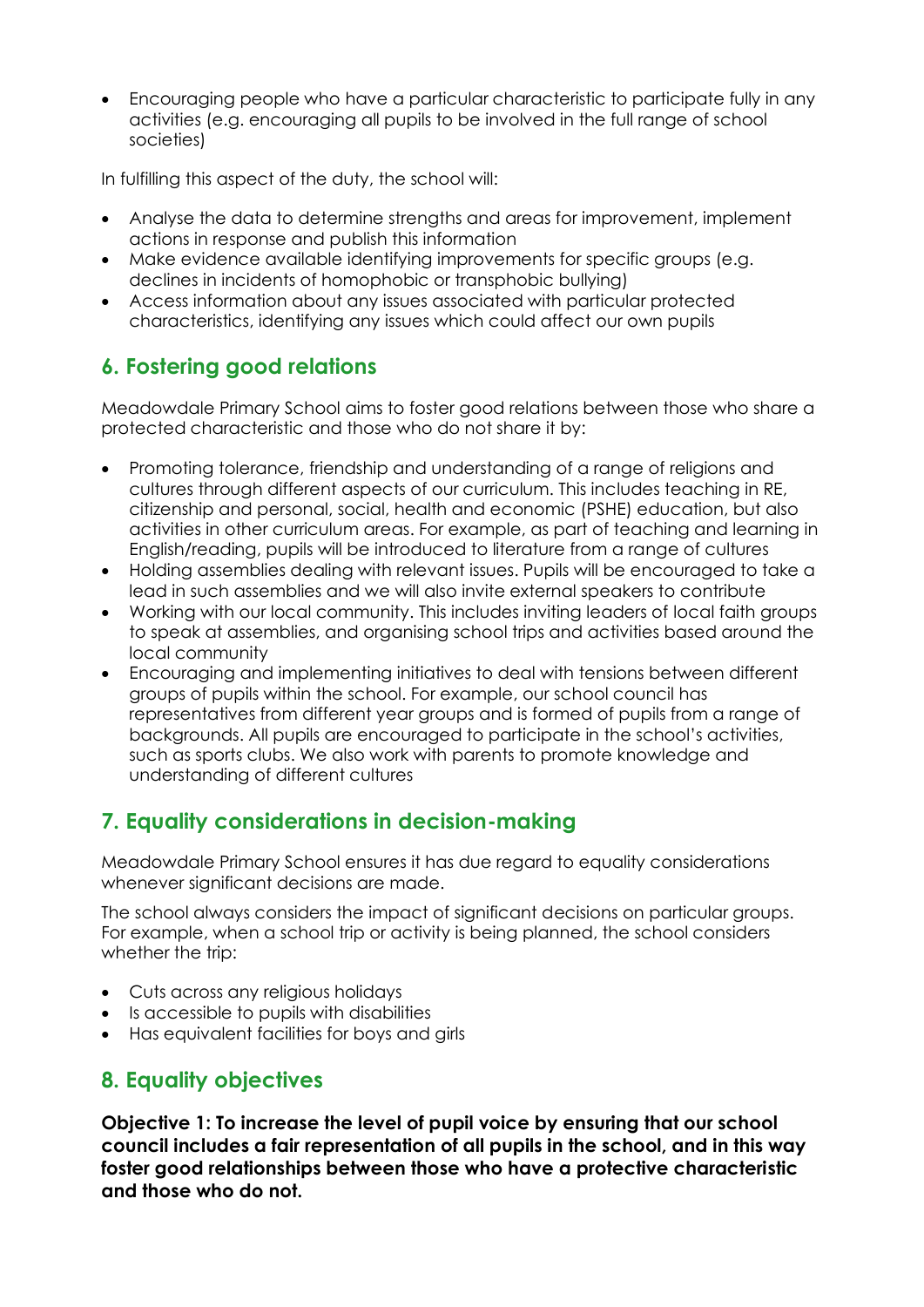Why we have chosen this objective:

*Our active school council helps to make decisions on a range of issues across the school and therefore must be truly representative of our school population.*

To achieve this objective we plan to:

*Enable pupils with SEND are able to sit on the school council by using peer support and a differentiated selection process. Actively encourage pupils with a protected characteristics to stand as a school council representation. Monitor membership of the school council to ensure the mix of boys and girls, race and religion is evenly representative.*

Progress we are making towards this objective: The 2017/18 school council was made up of 21 children, 2/3 of the group were girls and we had one child with SEND. The school council for 2018/19 is made up of 28 children ¾ of the group are girls with 4 having SEND. We are really encouraged that more of our SEND pupils feel able to contribute to the running of the school in this way. This trend has continued in 2018/19.

#### **Objective 2: To continually consider how well the school ensures equality of opportunities for all pupils particularly those with special educational needs and/or disabilities.**

Why we have chosen this objective:

We currently have 25 pupils who are recorded as having SEND. These pupils have a range of complex needs including co-occurring medical conditions, ASD, physical *disabilities, hearing and vision impairments.* 

To achieve this objective we plan to:

*Consider our curriculum through faculties to ensure that all pupils are included. Ensure that extra-curricular activities are accessible to all. Work closely with the Learning South Leicestershire School Sports Partnership to develop our sport and PE curriculum to ensure all pupils can be included. During 2019.20 a key element of our whole school monitoring plan will involve pupil voice through regular pupil interviews. We will be rigorous in ensuring that pupils with SEND are involved in this process.*

Progress we are making towards this objective: We have set up our own inclusive sports sessions with the advice of the LLSSP coaches and these are now happening on a weekly basis. During 2018/19 the school will be reviewing the curriculum in partnership with Learn-AT and will continue to consider the needs of pupils with SEND. The school has implemented a robust and engaging alternative curriculum for pupils working at pre-key stage standards.

#### **Objective 3: To narrow the gender gap in attainment between in reading writing and maths by the end of Key Stage 2.**

Why we have chosen this objective:

*At our school currently girls perform better than boys in reading and writing across key stage 1 and 2 and boys perform better than girls in maths in key stage 2.*

To achieve this objective we plan to:

*Analyse school data on a half termly basis and discuss progress in meetings with each class teacher and the senior leaders of the school. Actions are agreed and monitored.*

Progress we are making towards this objective: The end of 2017/18 data shows that there is still a gender gap in some year groups and some subjects. The school is currently working on a project through the Strategic School Improvement Fund (SSIF): Improving Disadvantaged Boys' Attainment in Writing to help tackle the gender gap.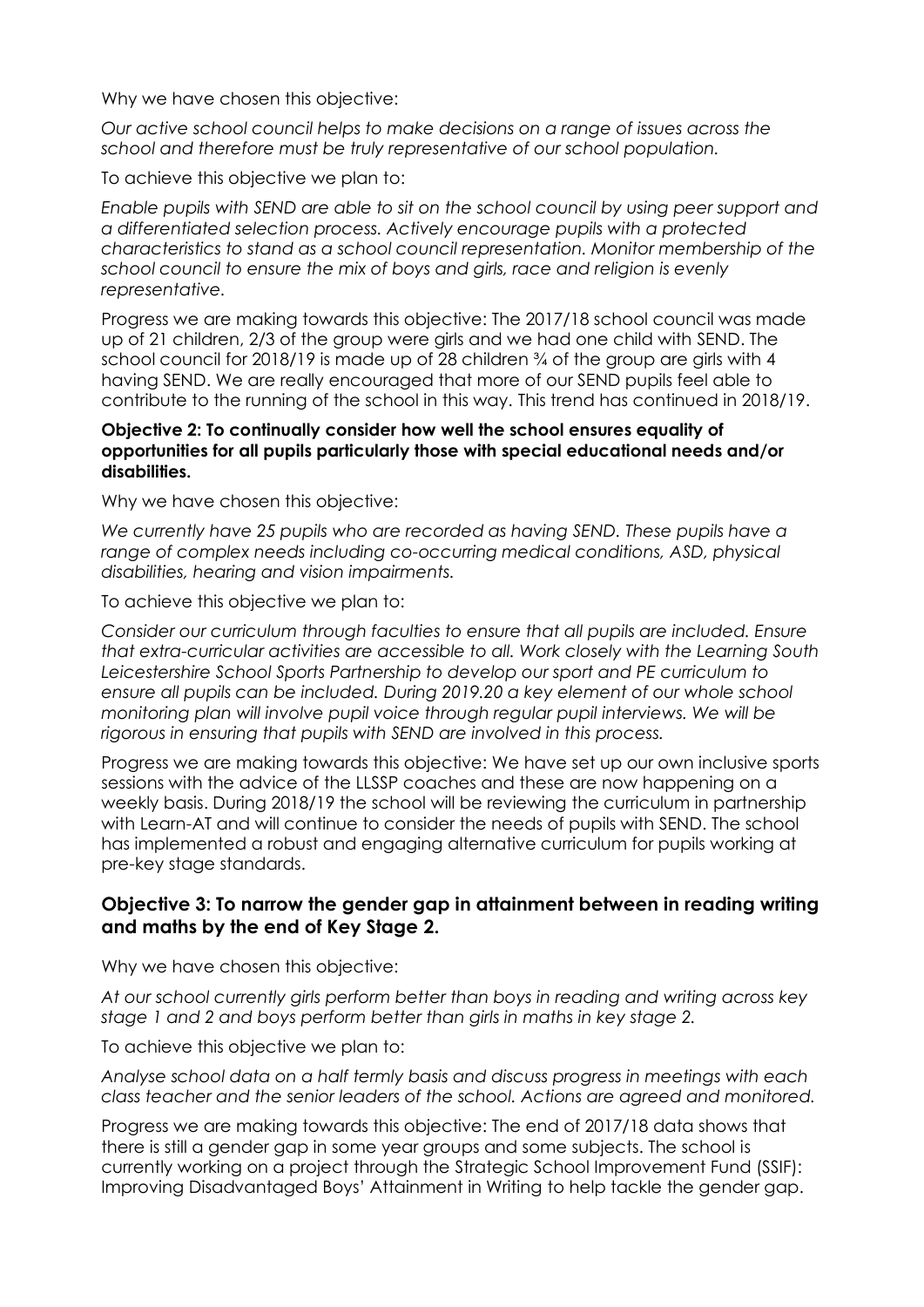#### **Objective 4: To educate our pupils about use of hate speech and the impact this has on others.**

Why we have chosen this objective:

*This is a pertinent issue in the wider society.*

To achieve this objective we plan to:

*Use staff training, assemblies and lessons to celebrate difference. Challenge any use of homophobic language and other hate speech with a discussion about why it is wrong and the consequences on others.*

Progress we are making towards this objective: The school will be working to achieve the LCC Beyond Bullying Award this year and we have invested in a new PSHE curriculum which will help support our work towards this objective. In the summer term of 2019 the school achieved the silver Beyond Bullying Award and continue to use the Cambridgeshire PSHE scheme of work to ensure that we continue to cover this issue in lessons. We have included categories for 'abuse with an element of prejudice' and 'sexual violence or harassment' to our Unwanted Behaviour reporting system. During 2018.19 there was only one reported incident of abuse with an element of prejudice.

#### **Objective 5: To continue to develop staff's understanding of equality and its implication on a day to day basis and in this way reduce or remove any inequalities particularly relating to protected characteristics.**

Why we have chosen this objective:

*Staff training to raise awareness about equality is due.*

To achieve this objective we plan to:

*Include training about equality and protected characteristics in our JPD schedule. Review our curriculum offer and extra-curricular activities taking into account protective characteristics.*

Progress we are making towards this objective: The school will be working to achieve the LCC Beyond Bullying Award this year and we have invested in a new PSHE curriculum which will help support our work towards this objective. PSHE and wellbeing is one of our key priorities for professional development in 2018/19. In the summer term of 2019 the school achieved the silver Beyond Bullying Award. Our staff professional development programme included 5 sessions across the year to focus on training in this area. Every class was taught specific lessons about equality and protected characteristics.

### **9. Monitoring arrangements**

The Chair of the governing body and headteacher will update the equality information we publish, at least every year.

This document will be reviewed by governing body and headteacher at least every 4 years to ensure that the objectives are relevant.

This document will be approved by the full governing body.

## **10. Links with other policies**

This document links to the following policies: